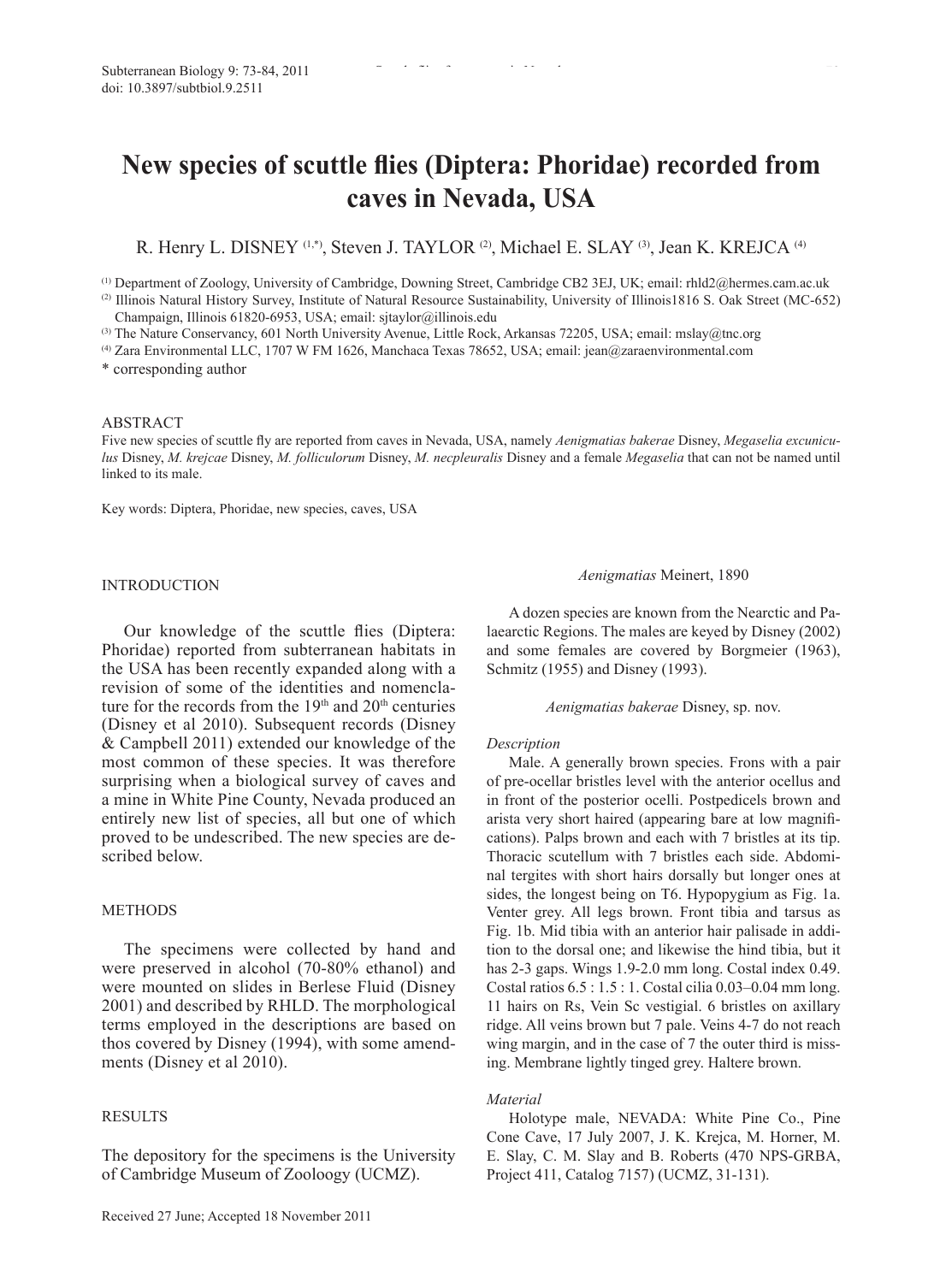

Fig. 1. *Aenigmatias bakerae* sp. nov. male. a, left face of hypopygium; b, front tarsus. Scale bars = 0.1 mm.

#### *Habitat*

Pine Cone Cave is at an elevation of 3020 m, and the specimen was collected in the cave on a dry bedrock wall.

#### *Etymology*

Named after Gretchen Baker (ecologist at the Great Basin National Park) who played a major role in seeing this project through to the end, as well as taking

Lead role in field visits and collections.

## *Recognition*

In the key to males (Disney, 2002c) it runs to couplet 6 but is distinguished from the two species of this couplet by its thicker front basitarsi and by the details of the hypopygium.

## *Megaselia* Rondani. 1856

The Nearctic species of this giant genus are still poorly known. Borgmeier (1964, 1966) provides baseline keys. Subsequent revisions and additions are summarized by Disney (1994). Further additions are covered by Disney (2004, 2008), Disney et al (2009) and Disney et al (2010).

## *Megaselia excuniculus* Disney, sp. nov.

## *Description*

Male. Frons brown, clearly broader than long, with 60-64 hairs and fairly dense but very fine microtrichia. Supra-antennal bristles (SAs) with the lower pair a little shorter and less robust than upper pair. The antials a little lower on frons than anterolaterals (ALs), and about twice as far from upper SAs as either is from an AL bristle. Pre-ocellars a little closer together than either is from a mediolateral bristle, which is slightly higher on frons. Cheek with 4 bristles and jowl with two that are longer. The subglobose postpedicels brown, without subcutaneous pit sensilla (SPS) vesicles. Palps pale yellow, at most 0.4 times as broad as postpedicel, with 3 long, 1 medium and 3 short bristles and 8 hairs. Labrum dusky straw yellow and about 0.8 times as wide as a postpedicel. Labella pale apart from pale brown bands dorsally towards sides, with only a few short spinules below and their combined widths about 1.2 times as wide as a postpedicel. Thorax brown. Three notopleural bristles and no cleft in front of these. Mesopleuron with 11-12 hairs. Scutellum with an anterior pair of hairs (about as long as those in middle of scutum) and a pos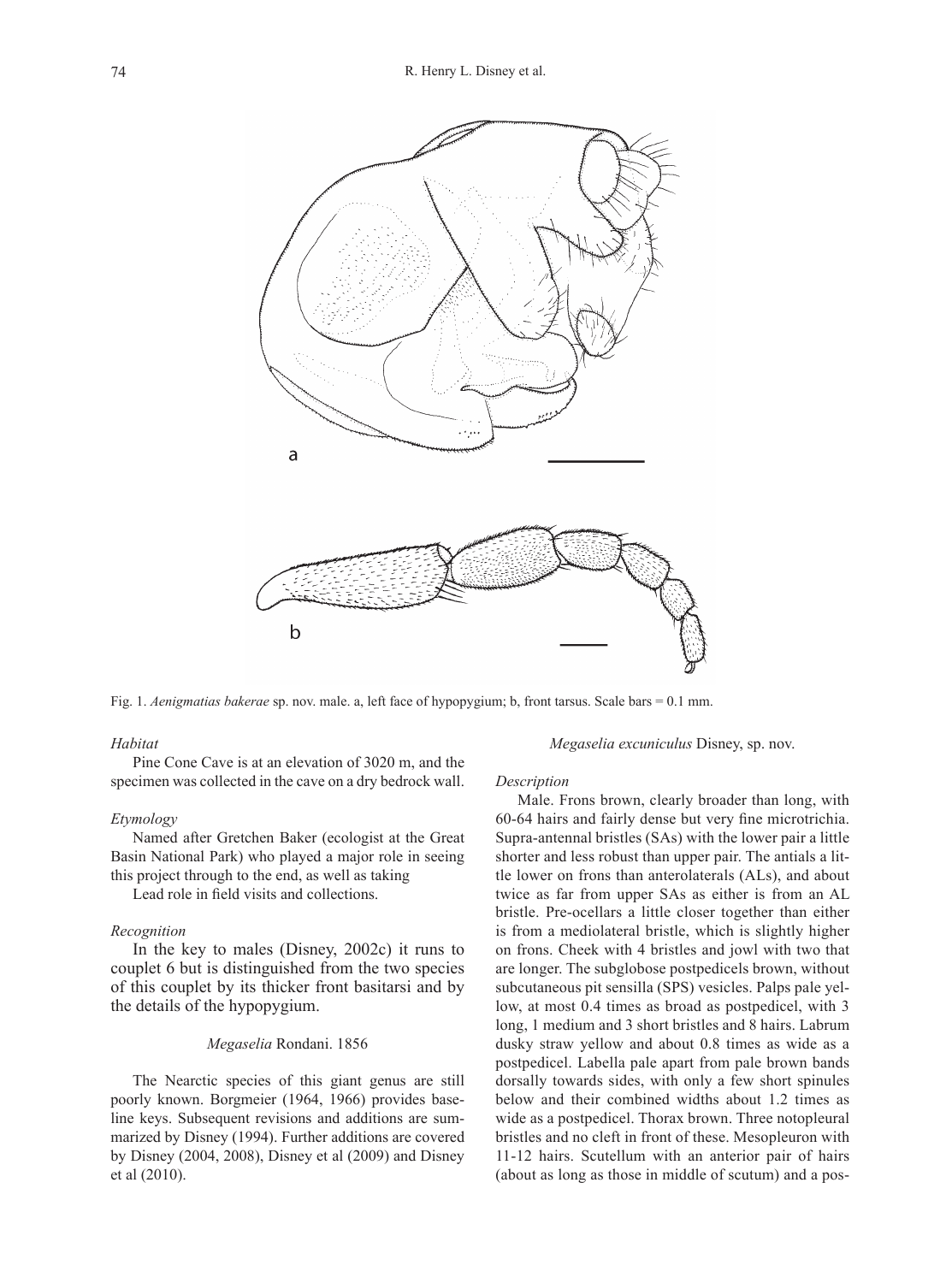terior pair of bristles. Abdominal tergites brown with small hairs except for longer one at rear of T6 (Fig. 2b). Venter grayish brown, and with hairs on segments 5 and 6 (Fig. 2b). Hypopygium brown, with a yellow brown anal tube, and as Fig. 2. Legs mid and hind femora brown, front femora pale brown and front tibiae and all tarsi straw yellow. Fore tarsus with posterodorsal hair palisade on segments 1-5 and 5 longer than 4. Dorsal hair palisade of mid tibia extends about 0.6 times its length. Hairs below basal half of hind femur a little longer than those of anteroventral row of outer half. Hind tibia with 15-17 only weakly differentiated posterodorsal hairs and spinules of apical combs simple. Wings 1.9 mm long. Costal index 0.40. Costal ratios 4.4 : 1.1-1.2 : 1. Costal cilia (of section 3) 0.12-0.13 mm long. No hair at base of vein 3. With 3 axillary bristles, the outer being slightly shorter than costal cilia. Sc not reaching R1. Thick veins and thin veins 4-6 yellowish brown and 7 paler. Membrane very lightly tinged grey (not evident to naked eye when viewed against a white background). Haltere brown.

# *Material*

Holotype male, NEVADA: White Pine Co., Lincoln Mine, 15 July 2007, S. J. Taylor, J. K. Krejca, M. E. Slay, C. M. Slay (421 NPS-GRBA, Project 411, Catalog 6873) (UCMZ, 31-132)

# *Habitat*

Lincoln Mine is located at an elevation of 2621 m. The species was collected on a dry bedrock wall in the entrance zone, where the air temperature was 9.7 ºC, soil temperature was 10.8 ºC, relative humidity was 52.5%, and ambient light was 1755 lux.

# *Etymology*

The name means from a mine.

## *Recognition*

In the keys of Borgmeier (1964) this species will run to couplet 4 or couplet 7 on page 268, where none of the options apply. It also fails to run down in the keys for other regions.



Fig. 2. *Megaselia excuniculus* sp. nov. male hypopygium. a, right face; b, left face. Scale bar = 0.1 mm.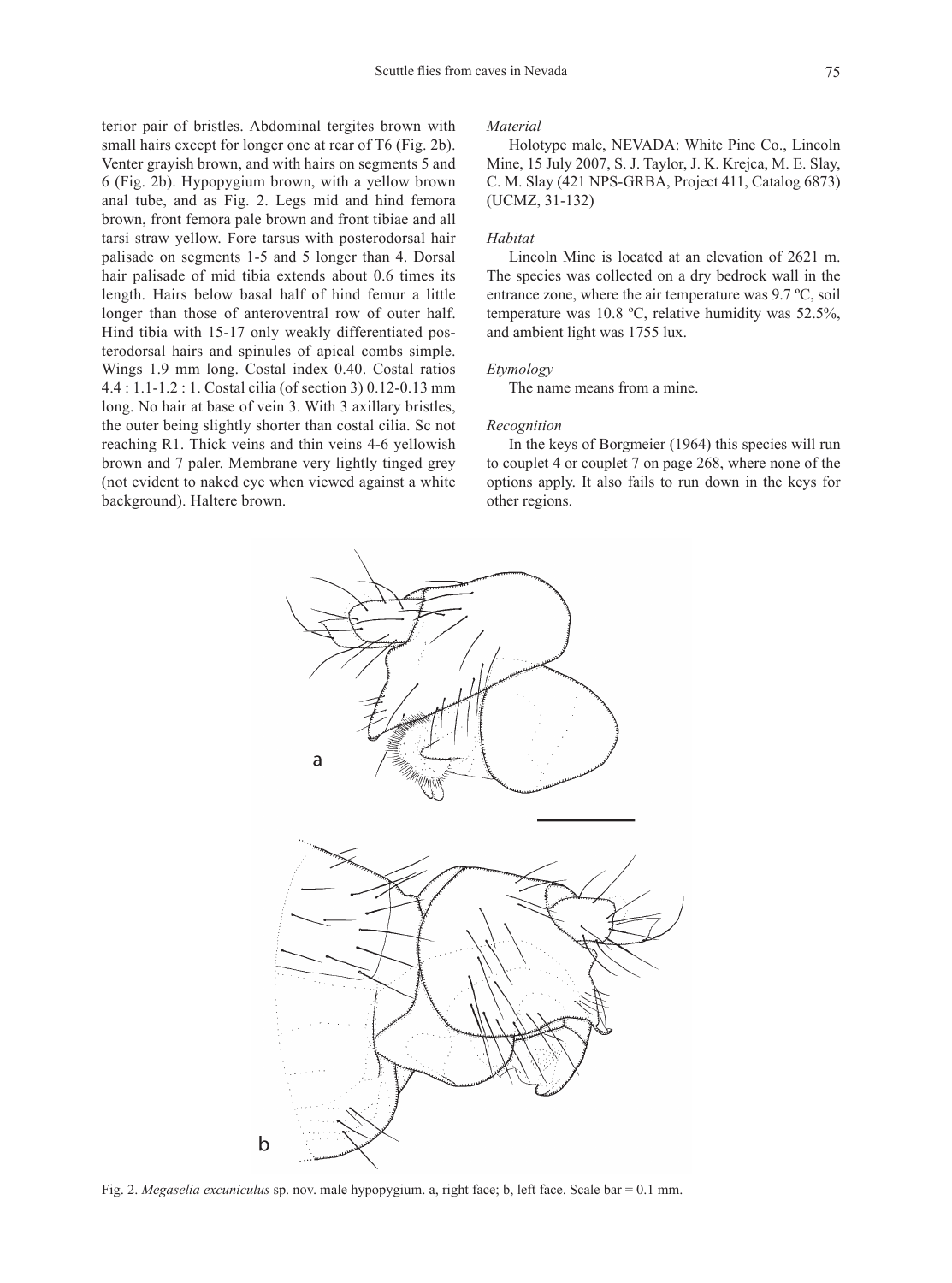*Megaselia krejcae* Disney, sp. nov.

#### *Description*

Male. Frons brown, clearly broader than long, with 24-30 hairs and numerous but very fine microtrichia. Supra-antennal bristles (SAs) with the lower pair clearly shorter and less robust than upper pair. The antials a little lower on frons than anterolaterals, which are very slightly lower than the upper SAs, and at least 3 times as far from upper SAs as either is from an AL bristle. Pre-ocellars slightly closer together than either is from a mediolateral bristle, which is at about the same level on frons. Cheek with 5 bristles and jowl with 2 that are longer. The subglobose postpedicels brown, with about 3 dozen SPS vesicles, the larger being about the same size as the sockets of the lower SAs, and each embraces several small vesicles. Palps with a short brown basal segment and the second segment mainly brown but mostly yellow in the basal third. They are at most two fifths as broad as postpedicel, with 5 long bristles, 2 short bristles and 7-10 hairs. Labrum brown and about 0.6 times as wide as a postpedicel. Labella largely pale apart from brown bands dorsolaterally, together about 0.8 times as broad as a postpedicel, and with very few short spinules below. Thorax brown. Three notopleural bristles and no cleft in front of these. Mesopleuron bare. Scutellum with an anterior pair of hairs (about as long as those in middle of scutum) and a posterior pair of bristles. Abdominal tergites brown with fine hairs that are a little longer at the rear of T6. Venter brownish grey, and with fine hairs on segments 5 and 6 only. Hypopygium mainly brown, with a paler brown anal tube, and as Fig. 3. Legs brown. Fore tarsus with weak posterodorsal hair palisades on segments 1 and 2, but these are vestigial on segments 3-5, and 5 slightly longer than 4. Dorsal hair palisade of mid tibia extends about 0.7 times its length. Hairs below basal half of hind femur longer than those of anteroventral

row of outer half. Hind tibia with about 20 only moderately differentiated posterodorsal hairs and spinules of apical combs simple.

Wings 1.7 mm long. Costal index 0.40. Costal ratios 3.8-3.9 : 1.3-1.4 : 1. Costal cilia (of section 3) 0.14-0.15 mm long. A very small hair at base of vein 3. With 4 axillary bristles, the outer being shorter than costal cilia. Sc reaching R1. All veins light brown but costa more yellowish. Membrane only slightly tinged grey (not evident to naked eye when viewed against a white background). Haltere knob yellow.

## *Material*

Holotype male, NEVADA: White Pine Co., Cave 24, 17 July 2007, G. M. Baker, S. J. Taylor (459 NPS-GR-BA, Project 411, Catalog 7074) (UCMZ, 31-132).

# *Habitat*

Cave 24 is located at an elevation of 3013 m. The species was collected on the cave floor in a mixture of soil, pine needles, and rocks, in the twilight zone, where the air temperature was  $6.6 \text{ °C}$ , soil temperature was 5.5ºC, relative humidity was 82.6%, and ambient light was 120 lux.

#### *Etymology*

Named after Jean Krejca.

#### *Recognition*

In the key of Borgmeier (1966) it runs to couplets 7 lead 2 or couplet 10 lead 1, as at couplet 5 the separation is between species with bristles on the epandrium and those with hairs only. With *M. krejcae* there are hairs and two very short bristles on the left side but hairs only on the right side. At both couplets the hypopygium is obviously different, the very short anal tube being especially noteworthy.



Fig. 3. *Megaselia krejcae* sp. nov. hypopygium. a, right face; b, left face. Scale bar = 0.1 mm.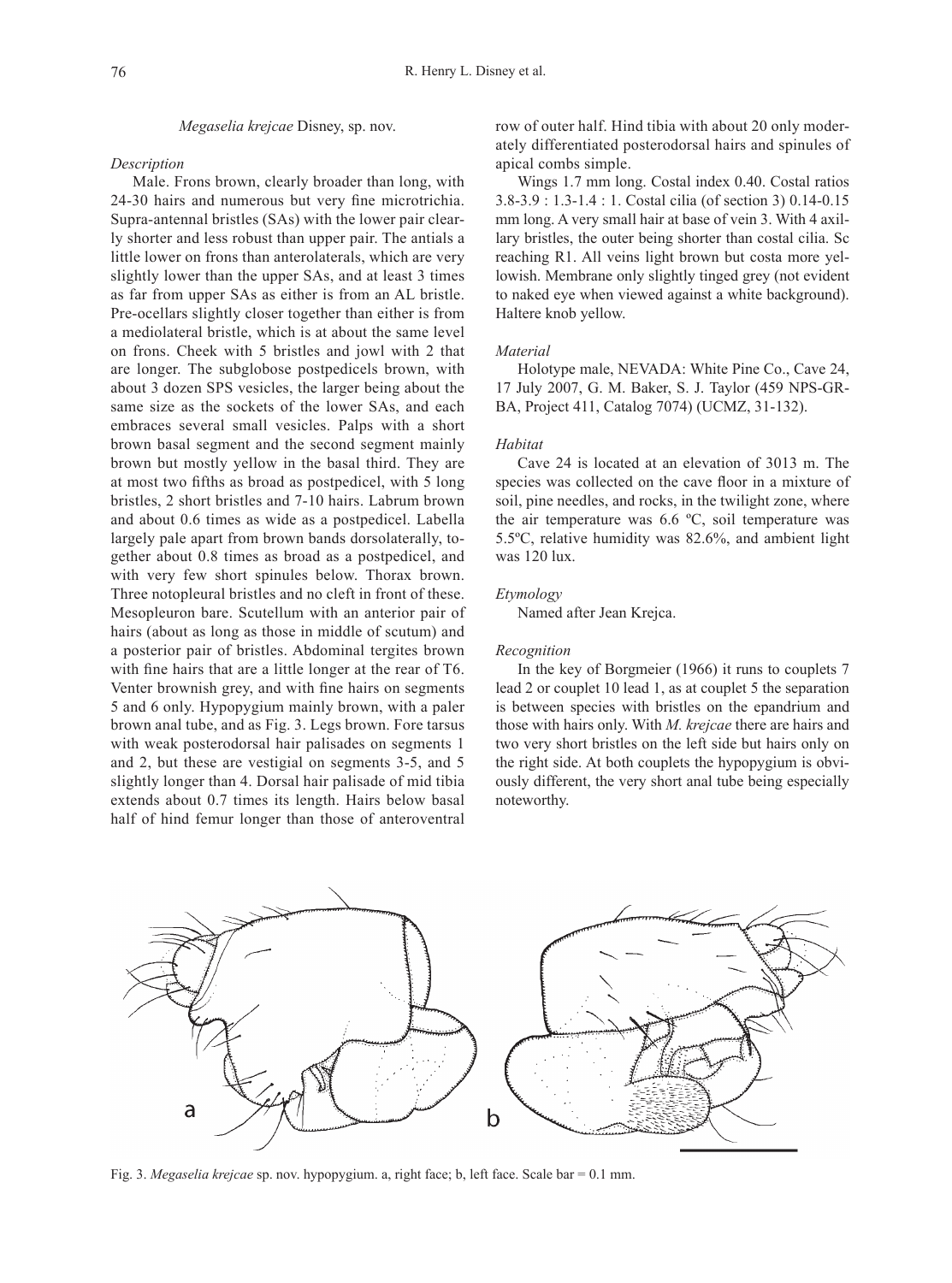## *Description*

Male. Frons brown, clearly broader than long, with 80-88 hairs and not very dense but very fine microtrichia. Supra-antennal bristles (SAs) with the lower pair not quite as robust and long as upper pair. The antials lower on frons than anterolaterals, and about as far from upper SAs as either is from an AL bristle. Pre-ocellars about as far apart as either is from a mediolateral bristle, which is at about the same level on frons. Cheek with 5 bristles and jowl with two that are longer. The subglobose postpedicels brown, with 1-2 small SPS vesicles. Palps with a short brown basal segment and pale dusky yellow segment 2, which has 3 long bristles at tip (longer than upper SAs), 5-6 short bristles and up to 10 hairs. Labrum dusky straw yellow and about 0.8 times as wide as a postpedicel. Labella coloured as labrum, about 1.2 times as wide as a postpedicel and with only a few short spinules below. Thorax brown. Three notopleural bristles and no cleft in front of these. Mesopleuron bare. Scutellum with an anterior pair of hairs (about as long as hairs in front of prescutellar dorsocentral bristles) and a posterior pair of bristles. Abdominal tergites brown with numerous fine hairs and longer ones at rear of T6. Venter brownish grey, and with fine hairs on segments 3-6. Hypopygium mainly brown, including the paler brown anal tube, and as Fig. 4. Legs brown to yellowish brown with the front legs being paler than the rest. Fore tarsus with posterodorsal hair palisade on segments 1-4 and basitarsus with 1 to 1.5 rows of hairs below reduced to small spinules. Dorsal hair palisade of mid tibia extends at most two thirds of its length. Hairs below basal half of hind femur about as long as those of anteroventral row of outer half. Hind tibia with at least 16 differentiated posterodorsal hairs and spinules of apical combs simple. Wings 1.6-1.7 mm long. Costal index 0.37. Costal ratios 6.0 : 1.5-1.6 : 1. Costal cilia (of section 3) 0.11-0.12 mm long. Two very small hairs at base of vein 3. With 3 axillary bristles, the outer being about as long as costal cilia. Sc not reaching R1. Thick veins yellowish brown thin veins 4-6 light brown and 7 paler. Membrane lightly tinged grey (just evident to naked eye when viewed against a white background). Haltere knob light brown.

Female. Head similar to male but labrum brown and about as wide as diameter of postpedicel. Otherwise head similar to male. Thorax as male. Abdominal tergites brown and T5-T7 as Fig. 5b. Venter brown, with hairs below segments 3-6, and below the spiracles on segment 4 there is an eversible balloon shaped structure. Sternite 7 very narrow, with 6 small hairs and 3 longer ones at its slightly wider rear end. Posterolateral lobes at rear of sternum 8 pale brown and as Fig. 5a. Cerci pale brown and about 2.8 times as long as broad. Furca not evident. Dufour's crop mechanism pale, narrow in posterior half, and more than 4 times as long as its greatest breadth. Legs similar to male. Wing as male except 1.9-2.0 mm long. Costal index 0.39. Costal ratios 3.4-5.3 : 1.0-1.8 : 1. Costal cilia 0.12 mm long. A single hair or none at base of vein 3. With 4-5 axillary bristles, the outermost being longer than costal cilia. Otherwise it and haltere as male.

## *Material*

Holotype male, NEVADA: White Pine Co., Cave 24, 17 July 2007, G. M. Baker, S. J. Taylor (459 NPS-GRBA, Project 411, Catalog 7073) (UCMZ, 31-132). Paratypes: 1 female as holotype except (457, Catalog 7141) (UCMZ, 31-131); 1 female, Lincoln Mine, 15 July 2007, S. J. Taylor, J. K. Krejca, M. E. Slay, C. M. Slay (423 NPS-GRBA, Project 411, Catalog 6886) (UCMZ, 31-132).

#### *Habitat*

This species was collected at two sites, ranging from 2621 m (Lincoln Mine) to 3013 m (Cave 24) elevation. The species was collected on cave floors in the entrance and twilight zones, where the air temperature ranged from 6.6–9.7ºC, soil temperature ranged from 5.5-10.8 ºC, relative humidity ranged from 52.5-82.6%, and ambient light ranged from 120-1755 lux.

#### *Etymology*

The name refers to the balloon like structures on the sides of the female's abdominal segment 4.

#### *Recognition*

In the key of Borgmeier (1966) as the haltere knob is dusky yellow to yellowish brown, the male runs to cou-



Fig. 4. *Megaselia folliculorum* male hypopygium. a, right face; b, left face. Scale bar = 0.1 mm.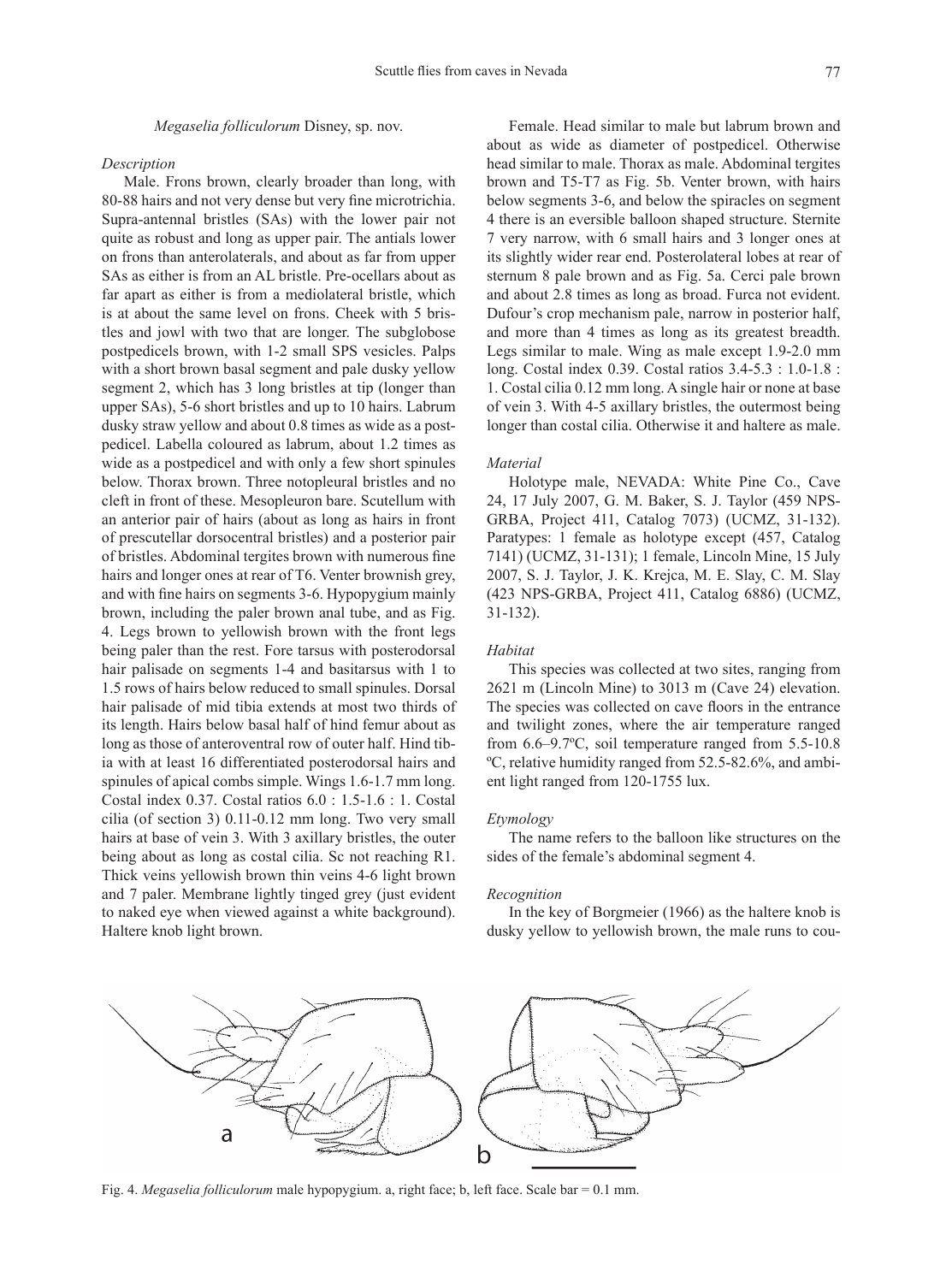

Fig. 5. *Megaselia folliculorum* sp. nov. female, details of abdomen. a, lobes at rear of ventral face of segment 8; b, tergites 5-7. Scale  $bars = 0.1$  mm.

plet 11 lead 2 on page 6 or to couplet 18 lead 2 on page 7. It is immediately distinguished from *M. brevicostalis*  (Wood) by the presence of 3 bristles on the notopleuron, as opposed to 2 preceded by a notopleural cleft. Furthermore Wood's species is generally much darker. At couplet 18 *M. folliculorum* closely resembles *M. huachuca*  Borgmeier, but the latter has a dark brown haltere knob and only 2 axillary bristles, as opposed to 3 in the male and 4 in the females of *M. folliculorum.* Females cannot be run through Borgmeier's key unless one refers to the males because several couplets are based exclusively on male features.

# *Megaselia necpleuralis* Disney, sp. nov.

#### *Description*

Male. Frons brown, clearly broader than long, with 40-44 hairs and dense but fine microtrichia. The lower supra-antennal bristles (SAs) almost as long as upper pair and about as far apart as either is from an antial bristle situated at about the same level. The antials about the same level, and 2-3 times as far from upper SAs as either is from an AL bristle. Pre-ocellars slightly closer together than either is from a mediolateral bristle, which is at about the same level on frons. Cheek with 5 bristles and jowl with 2 that are longer and more robust. The subglobose postpedicels brown and without SPS vesicles. Palps

pale dusky yellow, at most two thirds as broad as postpedicel, with 5 moderately long bristles, 1-2 very short bristles and up to 10 hairs. Labrum coloured and about as wide as a palp. The two labella combined about 1.7 times as wide as a postpedicel, each with a brown band dorsally and with numerous short spinules below. Thorax brown. Three notopleural bristles and no cleft in front of these. Mesopleuron with 3-8 hairs and a clearly differentiated bristle near hind margin. Scutellum with an anterior pair of hairs (shorter than those at rear of scutum) and a posterior pair of bristles. Abdominal tergites brown with hairs, which are longer at rear of T6. Venter grayish brown, and with hairs on segments 3-6. Hypopygium with brown epandrium and hypandrium, apart from latter's posterior lobes which are straw yellow, with a pale brown anal tube, and as Fig. 6. The right paraphysis of the penis complex as Fig. 7. Legs brown to yellowish brown, the front legs being palest but with the fifth tarsal segment brown. Fore tarsus with posterodorsal hair palisade on segments 1-4 and 5 a little longer than 4. Dorsal hair palisade of mid tibia extends about 0.7 times its length. Hairs below basal half of hind femur shorter than longest hairs of anteroventral row of outer half. Hind tibia with about a dozen differentiated posterodorsal hairs, which are weakly differentiated in the basal third, and spinules of apical combs simple. Wings 2.3-2.6 mm long. Costal index 0.47-0.48. Costal ratios 3.5-4.4 : 2.7-3.7 : 1.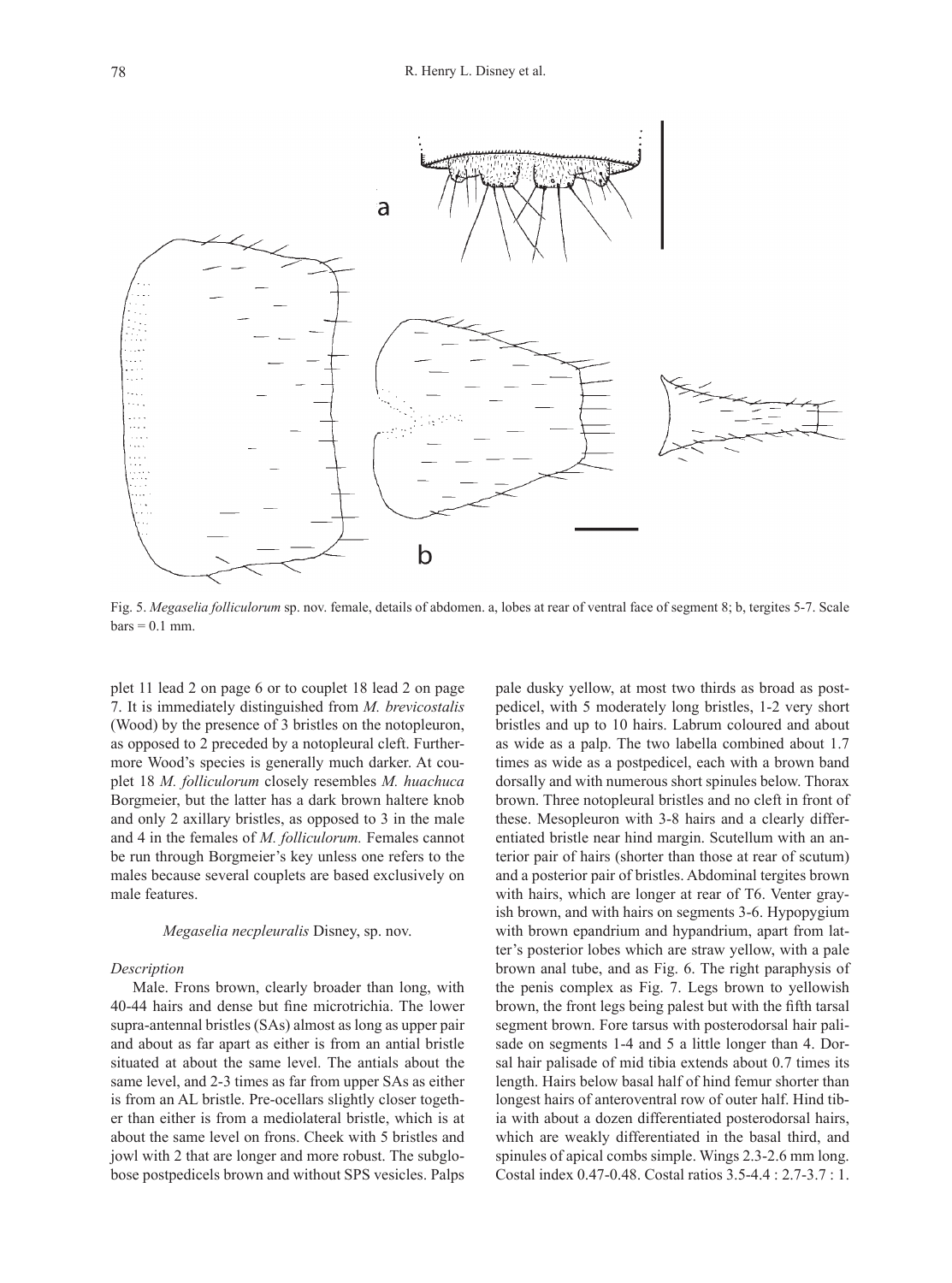

Fig. 6 *Megaselia necpleuralis* sp. nov. male, left face of hypopygium. Scale bar = 0.1 mm.

Costal cilia (of section 3) 0.19 mm long. Hair at base of vein 3. With 6-7 axillary bristles, the outer being a little shorter than costal cilia. Sc not reaching R1. Thick veins brown but costa more yellowish brown, thin veins brown but 7 paler and more grey. Membrane lightly tinged grey, being darkest towards leading edge beyond costa (just evident to naked eye when viewed against a white background). Haltere with brown stem and yellow knob.

## *Material*

Holotype male, NEVADA: White Pine Co., Great Basin National Park, Lehman Cave, under natural entrance, 3 May 2010, G. M. Baker (UCMZ, 31-133). Paratype male as holotype.

#### *Habitat*

Lehman Cave is located at an elevation of 2096 m. The species was collected in the twilight zone, where the air temperature was 9.6 ºC, soil temperature was 10.0ºC, and relative humidity was 78.5%.

#### *Etymology*

Named after its close resemblance to *M. pleuralis*  (see below).

## *Recognition*

In the key of Borgmeier (1964) this species runs to couplet 11 on page 264, where it is excluded by the much

shorter hairs below the basal half of the hind femur. At couplet 8 on page 263 it is seemingly excluded from being *M. pleuralis* (Wood) because its costal index is less than 0.5. However, this distinction is not valid as the costal index of Palaearctic specimens of *M. pleuralis* ranges from 0.47 to a little over 0.52 or more. The new species is indeed very similar to the Holarctic *M. pleuralis,* whose type series was from England. In view of this 4 males of Nearctic voucher specimens of this species listed by Borgmeier were borrowed by RHLD, through the co-operation of Dr Brian Brown (Natural History Museum, Los Angeles), and were remounted on slides. These specimens were from Glen Echo, Mt Rainer, Priest Lake (Lookout Mountain) and Rock Creek. Their costal indexes range from 0.48 to almost 0.52 (mean 0.49), thus confirming the observed variation in Palaearctic specimens of this species.

The hypopygia of the new species closely resembles that of *M. pleuralis* (cf Figs 6 and 8). The two species are best distinguished by the details of the penis complex. However, these structures vary in appearance when viewed from different angles, as evidenced by their rotation when withdrawn or extruded (cf Fig. 8 and 9). Nevertheless the larger of the two heavily sclerotised paraphyses (P2 in Fig. 9) is clearly different in the two species (cf. Figs 7 and 10). Furthermore, this paraphysis allows confirmation that Borgmeier's voucher specimens belong *M. pleuralis* and that the Nevada specimens are a new, sibling species.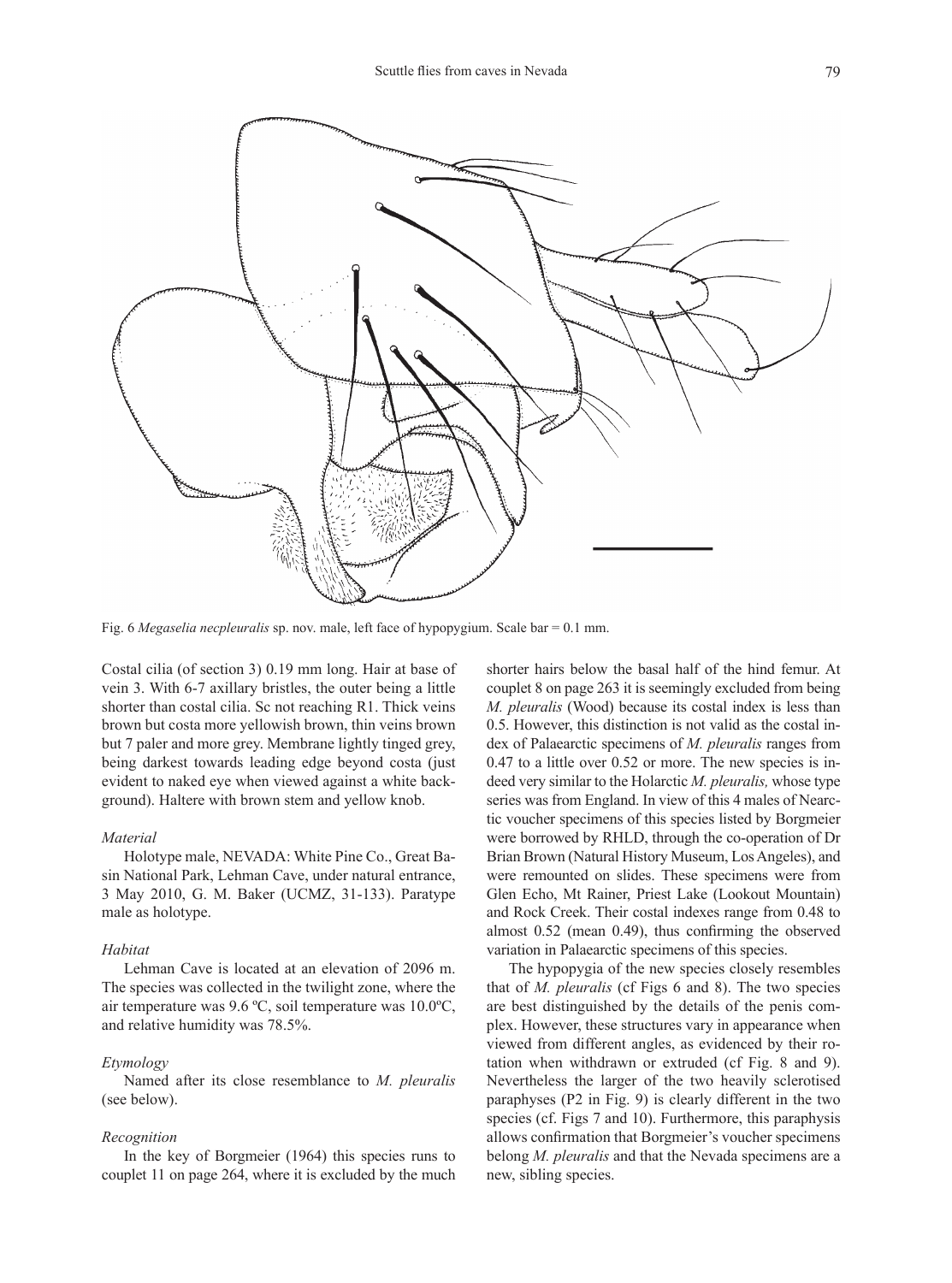

Fig. 7. *Megaselia necpleuralis* sp. nov. male, right paraphysis of penis complex when withdrawn. a, left face; b, right face. Scale bar  $= 0.1$  mm.

## *Megaselia sordida* (Zettersted)

*Trineura sordida* Zetterstedt, 1838: 796. *Trineura carbonaria* Zetterstedt, 1848: 1848. *Aphiochaeta alaskensis* Malloch, 1919: 52. *Aphiochaeta scaura* Schmitz, 1921: 322. *Megaselia semiscaura* Schmitz, 1927: 130. *Megaselia eminens* Schmitz, 1953: 219. Disney, 1985: 246.

# *Remarks*

In the keys of Borgmeier (1964) the males readily run to couplet 15, on page 266, to *M. alaskensis* (Malloch), a synonym of *M. sordida* (Zetterstedt), apart from its palps being yellow to dusky yellow. However, the palps of *M. sordida* range from being yellowish brown to grayish brown. Furthermore the legs, wings and colouring in general are paler than typical *M. sordida.* However, smaller specimens from Europe tend to have paler wings. The specimens from Nevada are at the lower end of the range of variation in size for this species. Although the legs are unusually pale for this species the male hypopygium is indistinguishable from typical *M. sordida.*

## *Material*

1 male, NEVADA: White Pine Co., Fissure Cave, 16 July 2007, B. Roberts, M. E. Slay, C. M. Slay (447 NPS-GRBA, Project 411, Catalog 7039) (UCMZ, 31-131); 1 male, Lincoln Mine, 15 July 2007, S. J. Taylor, J. K. Krejca, M. E. Slay, C. M. Slay (421 NPS-GRBA, Project 411, Catalog 6872) (UCMZ, 31-132); 1 female, Broken Cave, 16 July 2007, M. Baker, G. M. Baker, B. Roberts, M. Horner (442 NPS-GRBA, Project 411, Catalog 6993) (UCMZ, 31-128).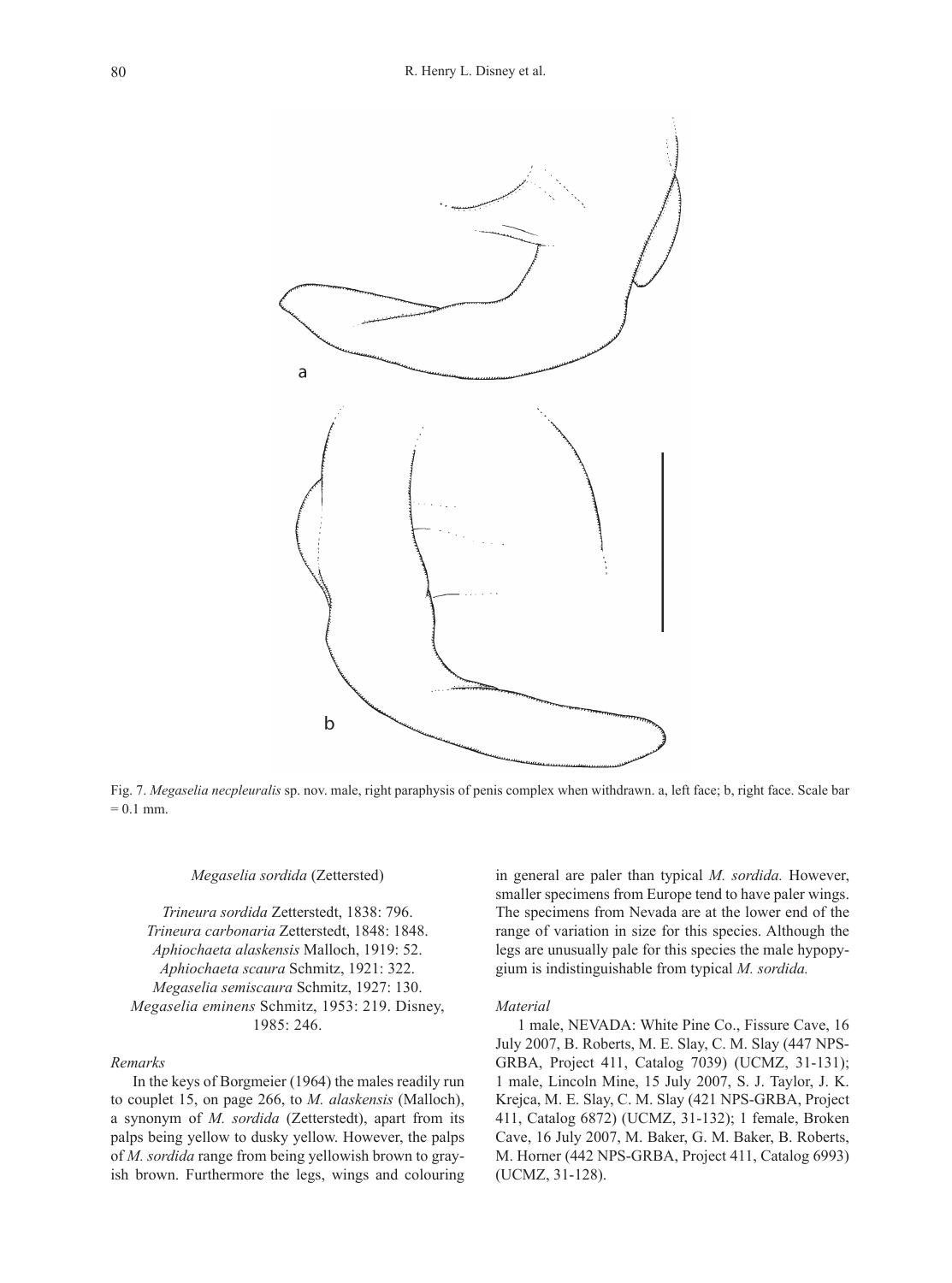

Fig. 8. *Megaselia pleuralis* male, left face of hypopygium. Scale bar = 0.1 mm.



Fig. 9. *Megaselia pleuralis* male, left face of penis complex when extruded (H = left lobe of hypandrium, P1 and P2 = left and right paraphyses). Scale bar = 0.1 mm.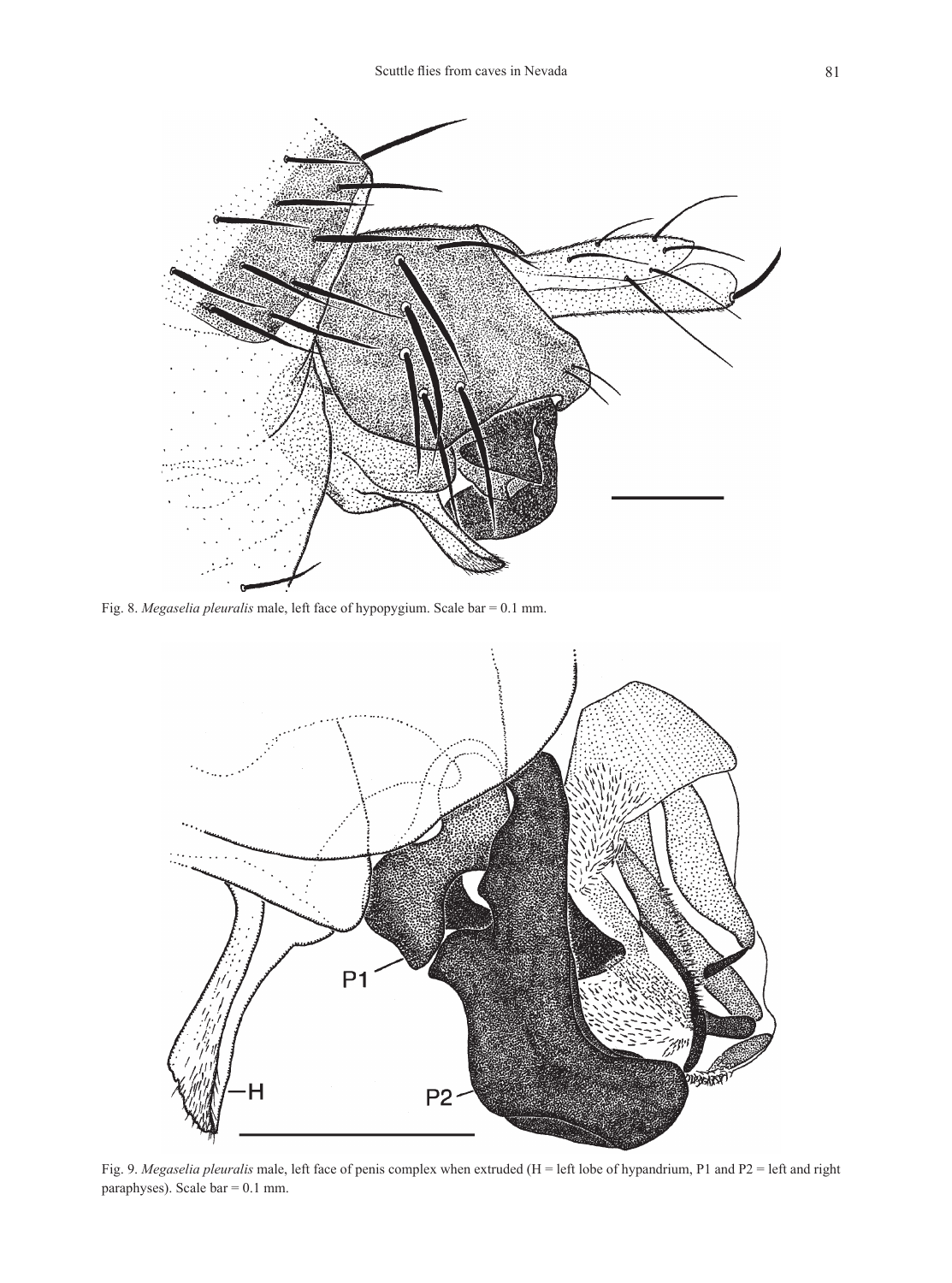

Fig. 10. *Megaselia pleuralis* male, paraphyses of penis complex when withdrawn. a, left face; b, right face of right (larger) paraphysis. Scale bar  $= 0.1$  mm.

# *Habitat*

This species was collected from three sites, ranging from 2621 m (Lincoln Mine) to 3407 m (Broken Cave) elevation. The species was collected on bedrock walls in the entrance and twilight zones, where the air temperature ranged from 9.7-13.9 ºC, soil temperature ranged from 10.8-12.1 ºC, relative humidity ranged from 52.5 to 52.5-59.2%, and ambient light ranged from 198-1755 lux.

#### *Megaselia* species A

# *Remarks*

This cannot be named until linked to its male.

Female. Frons brown and clearly wider than long. The antials closer to anterolaterals than to upper SAs and the lower pair of latter about as strong. Postpedicels subglobose and with at least a dozen SPS vesicles. Palps are mainly brown but with a contrasting yellow patch in their basal halves, and with 5 strong bristles at tip, 1-3 shorter ones behind and about a dozen small hairs. The brown labrum about 1.3 times as broad as a postpedicel. The pale labella combined only about 0.8 times as wide as a postpedicel. Mesopleuron bare. With 2 notopleural bristles and no cleft in front of these. Scutellum with an anterior pair of hairs (about as long as those in middle of scutum) and a posterior pair of bristles. Abdominal tergites brown and with numerous small hairs. Venter

brown and with hairs below segments 3-6. Cerci pale brown. Dufour's crop mechanism narrowing in front and to a rounded tip behind. Legs brown but not dark. Front tarsi with long, slender segments. Dorsal hair palisade of mid tibia extends about two thirds of length. Hind femur with hairs below basal half a little shorter than those of the anteroventral row. Hind tibia with about two dozen moderately differentiated posterodorsal hairs and spinules of apical comb simple. Wings 3.3 mm long. Costal index 0.47. Costal ratios 4.1 : 1.8 : 1. Costal cilia 0.22 mm long. Sc reaches R1. A small hair at base of vein 3. With 8 axillary bristles which are shorter than costal cilia. All veins brown but costa more yellowish. Membrane only slightly tinged grey (not evident to the naked eye when viewed against a white background). Haltere knob yellow.

#### *Material*

Female, NEVADA: White Pine Co., Indian Burial Cave, 3 March 2007, S. J. Taylor, J. K. Krejca (308 NPS-GRBA, Project 411, Catalog 6736) (UCMZ, 31–128).

## *Habitat*

Indian Burial Cave is located at an elevation of 1724 m. The species was collected on the cave floor on breakdown in the twilight zone, where the air temperature was 9.4 ºC, soil temperature was 9.2 ºC, relative humidity was 70.6%, and ambient light was less than 1 lux.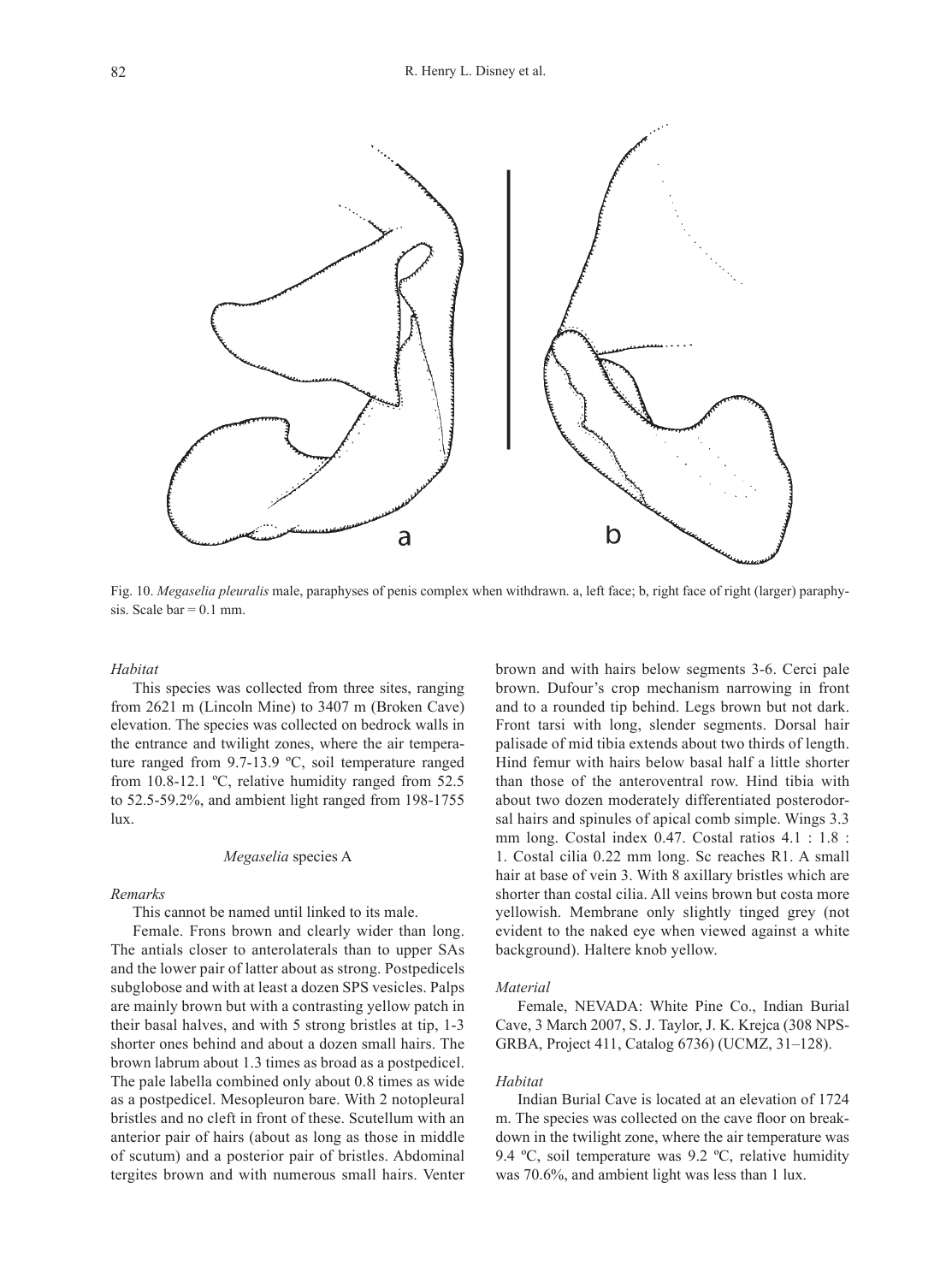# *Recognition*

In Borgmeier's (1966) keys it runs to couplet 24 lead 1 on page 4, to *M. rufipes* (Meigen), whose male is highly distinctive but whose female falls within the notoriously difficult *M. pulicaria* complex. However, Dufour's Crop Mechanism narrows towards its rounded rear margin in species A, which immediately distinguishes it from that of *M. rufipes,* which has a pair of pale lobes behind. In species A the palps are mainly brown but with a contrasting yellow patch in their basal halves. In *M. rufipes* they are entirely yellow.

# DISCUSSION

None of the species collected were taken from the dark zone of caves, but all were taken in areas with reduced light. A nearby weather station (MMTHN2, Baker, Nevada) at an elevation of 2823 m recorded an average annual relative humidity of 43.8%, with the July average being 32.6%. Our collections were made in cave areas with relative humidity ranging from 52.5% to 82.6%. These data, then, are consistent with the idea that while these flies may not be troglobitic, but they may be using the cave entrance and twilight zones as a refuge from temperature extremes and the harsh, drying conditions on the surface. Deep cave temperatures fluctuate little, approximate the average annual temperature of the region on the surface, and typically have elevated humidity levels. Studying fauna in caves is an opportunity to learn about organisms that may typically live in inaccessible places in the subsurface such as talus piles, mesocaverns, and soils.

The description of five new species based on sampling only of caves in the southern Snake Range of White Pine County, Nevada, underscores how little we know about the phorid fauna of western North America. It also highlights the degree to which western cave faunas are poorly known. With these five species included, a total of nine new species of invertebrates have been described from caves in Great Basin National Park in less than ten years, including springtails, millipedes and amphipods (see Shear 2007, Shear et al 2009, Zeppelini et al 2009, and Taylor & Holsinger 2011). Many of these cave sites were never sampled prior to this inventory effort, and during this survey collectors visited some sites only once. Thus, it is likely that more species remain to be discovered with a greater sampling effort.

Effective management of western North American natural resources, especially cave resources, then, may suffer from a lack of knowledge about the true levels of diversity, and, potentially, endemicity, of invertebrate natural communities, at least in cave habitats. Understanding the distribution of species is a key component of successful management strategies. Caves are particularly sensitive to management decisions made in National Parks because they are small features that, in some cases,

attract atypically high levels of human visitation. Visitation can compact substrates where invertebrates shelter or forage, alter nutrients via introduction or removal of food substrates, and bring in exotic species. Caves also can collect and store contaminants washed in from entire watersheds. The discovery of so many new species in sensitive cave environments points toward need for continued inventory and taxonomy study

## ACKNOWLEDGEMENTS

We are grateful to Dr Brian Brown (Natural History Museum, Los Angeles) for the loan of voucher material in his temporary care. RHLD's studies of Phoridae are currently supported by grants from the Balfour-Browne Trust Fund (University of Cambridge) and the Systematics Research Fund of the Linnean Society and the Systematics Association (UK). Fieldwork for this study was support by grants from the National Park Service to SJT. Gretchen Baker, Ben Roberts, and Meg Horner were especially helpful, both in the field and in facilitating the fieldwork at Great Basin National Park, Nevada. We thank Christy Slay for her help with collections and data recording. MES acknowledges the Arkansas Field Office of The Nature Conservancy for financial support during this project..

# REFERENCES

- Borgmeier, T., 1962. Versuch einer Uebersicht ueber die neotropischen *Megaselia*- Arten, sowie neue oder wenig bekannte Phoriden verschiedener Gattungen (Dipt. Phoridae). Studia Entomologica, Petropolis. 5: 289-488.
- Borgmeier, T., 1963. Revision of the North American phorid flies. Part I. The Phorinae, Aenigmatiinae and Metopininae, except *Megaselia* (Diptera, Phoridae). Studia Entomologica, Petropolis. 6: 1-256.
- Borgmeier, T., 1964. Revision of the North American Phorid flies. Part II. The species of the genus *Megaselia*, subgenus *Aphiochaeta* (Diptera, Phoridae). Studia Entomologica, Petropolis. 7: 257-416.
- Borgmeier, T., 1966. Revision of the North American Phorid flies. Part III. The species of the genus *Megaselia*, subgenus *Megaselia* (Diptera, Phoridae). Studia Entomologica , Petropolis. 8: 1-160 (1965).
- Borgmeier, T., 1969. Bredin-Archbold-Smithsonian Biological Survey of Dominica: The Phoridae of Dominica (Diptera). Smithsonian Contributions Zoology. 23: 1-69.
- Borgmeier, T., 1971. Further studies on Phorid flies, mainly of the Neotropical Region (Diptera, Phoridae). Studia Entomologica, Petropolis.14: 1-172.